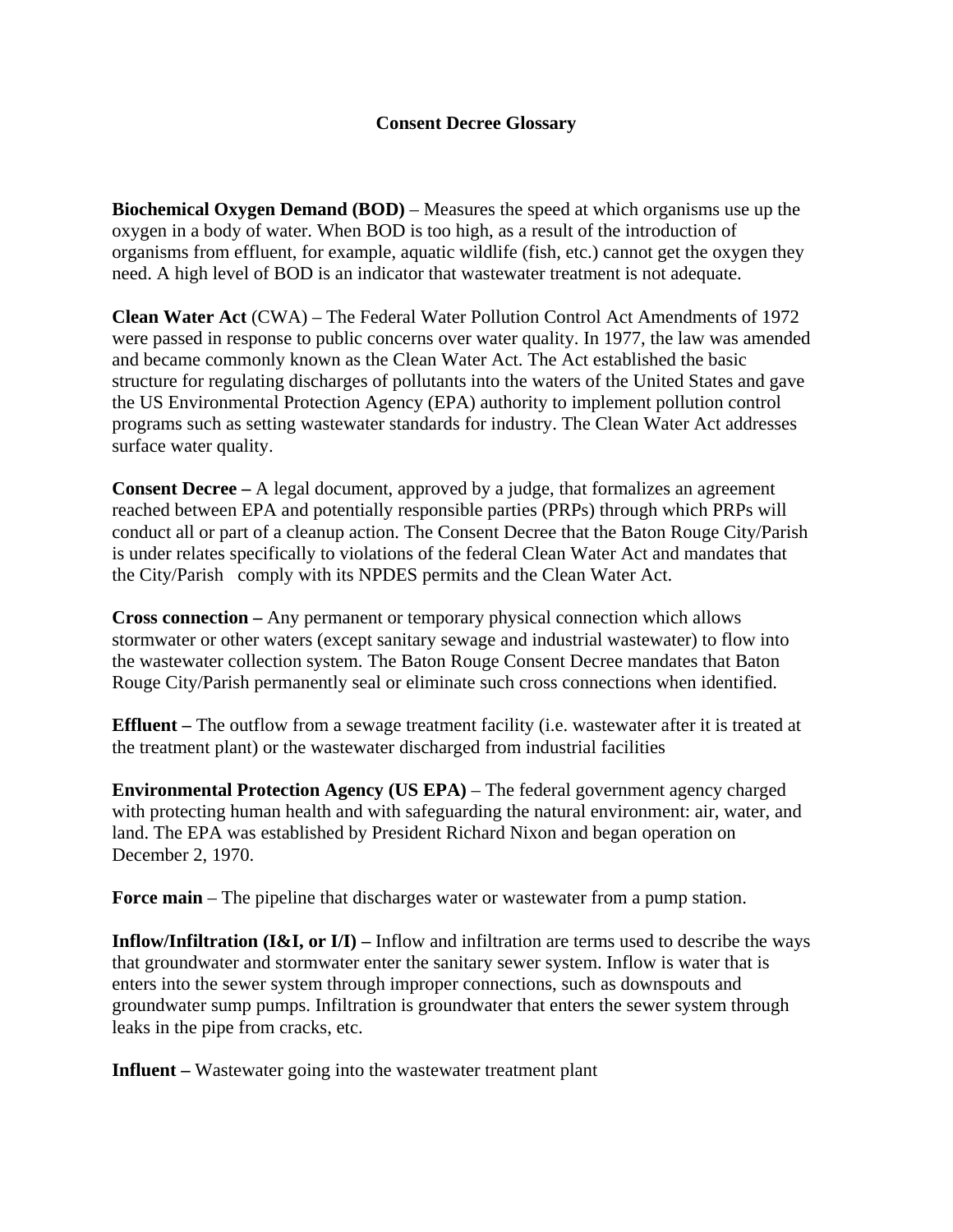**Louisiana Department of Environmental Quality (LDEQ)** – The Louisiana state agency charged with protecting the environment and regulating the activities of residents, businesses and industries in the state of Louisiana that affect the environment. LDEQ is charged with carrying out the regulations of the US Environmental Protection Agency within the state of Louisiana.

**National Pollutant Discharge Elimination System (NPDES)** – The federal permitting program that controls water pollution by regulating point sources that discharge pollutants into waters of the United States. Point sources are discrete conveyances such as pipes or man-made ditches.

**Permit** – The legal document that allows a municipality to discharge wastewater into public waterways. The permit contains requirements, restrictions and limitations to the operation of treatment facilities and the quality of effluent in order to protect public waters from pollution.

**Pump station** – A facility that forcibly moves water or wastewater through a system; these are typically used when gravity will not move the liquid.

**Remedial Measures Action Plans (RMAP)** – The Consent Decree requires the Baton Rouge City/Parish follow a Collection System Remedial Program which is intended to minimize and prevent SSOs. The RMAP1 and RMAP2 projects were identified as a part of the Collection System Remedial Program solution.

**Relief sewer** – Sewer that is designed to relieve pressure on another system during periods of heavy flow, such as rainfall.

**Remedial action** – Any action done to correct past mistakes or actions that caused harm.

**Sanitary Sewer –** A pipe located in the street or easement that is designed solely to transport wastewater from sanitary fixtures inside your house or place of business. Sanitary fixtures include toilets, sinks, bathtubs, showers and lavatories.

**Sanitary Sewer Overflow** (SSO)- **–** A discharge of untreated, raw wastewater into local waterways. Overflows occur when there is too much wastewater for the sewer system or treatment plants to handle, such as after heavy rainstorms. During SSOs, untreated wastewater overflows from the sewers or from manholes connected to the sewers. SSOs may also occur during wet weather as stormwater enters the sewer system through defects, or in dry weather due to blockages of the line, or equipment failure at pump stations, etc.

**Supplemental Environmental Projects (SEP)** – These projects consist of connecting sewage lines in certain subdivisions and urbanized areas within the Baton Rouge City/Parish to the City/Parish wastewater treatment plants.

**Total Suspended Solids (TSS) –** All particles suspended in water that will not pass through a filter. Suspended solids are present in sanitary wastewater and many types of industrial